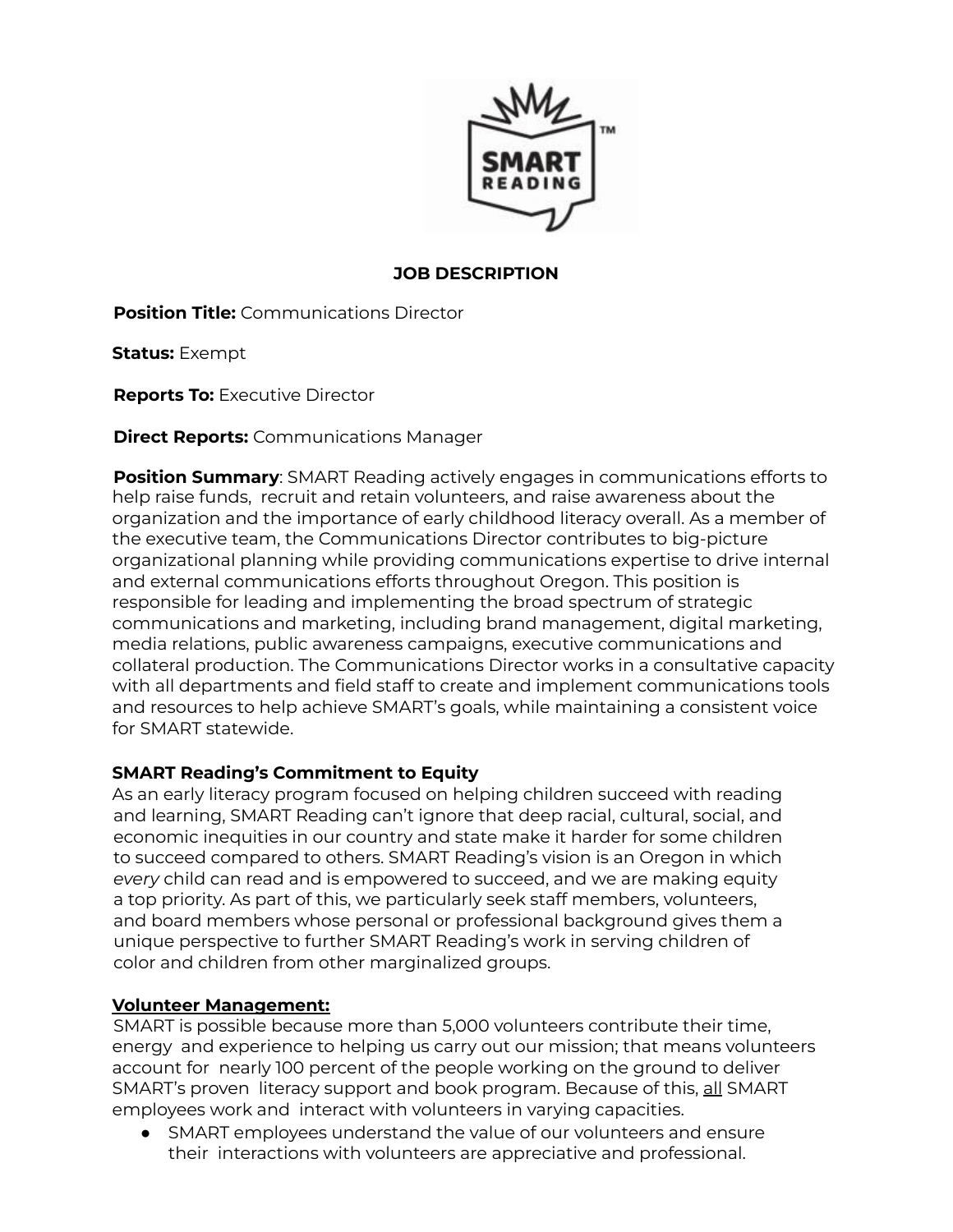- Because volunteers are donating their time and talents to SMART, employees may need to be flexible and solution-oriented when it comes to expectations around deadlines, communication, ability to attend meetings, etc.
- SMART employees publicly acknowledge the importance of volunteers to the organization, providing ample recognition and praise for their contributions when speaking about SMART in external settings.

## **PRIMARY RESPONSIBILITIES**

- Develop and implement statewide communications efforts across constituent groups to maximize public awareness of children's literacy issues and support volunteer recruitment and fundraising efforts;
- Work closely with executive team and Board of Directors to set and implement organizational priorities; represent goals and organizational priorities to staff with a unified, transparent leadership voice;
- Lead internal communications efforts to ensure staff are informed on organizational priorities and decisions;
- Create annual external communications plans and metrics; continually measure success and report on communications metrics to Board of Directors;
- Advise and support regional area offices on local communications efforts, event promotion, etc.;
- Develop and maintain relationships with a multitude of business partners, funders and media for the benefit of campaign development, promotion and building awareness;
- Lead and/or advise staff in the production of 90+ pieces of collateral annually, from bookmarks to training handbooks to PSAs to print newsletters; including vendor management and materials ordering process;
- Oversee SMART's digital marketing platforms and engagement;
- Provide leadership, supervision and support for the Communications Manager and Communications Associate (reporting to Communications Manager);
- Manage an advisory PR/Marketing Committee comprised of Board members and community volunteers;
- Create and manage annual departmental budget and seek opportunities for creative and in-kind contributions.

# **KNOWLEDGE AND SKILLS**

- Strategic, creative thinker with strong interpersonal skills, analytical abilities, and good judgment;
- Proven experience driving marketing and PR campaigns;
- Excellent project management skills and ability to keep pace with high demand and competing deadlines and priorities;
- Proven track record of developing and maintaining relationships with media and business partners;
- Experience in facilitating an inclusive working environment with a geographically dispersed field team;
- Exceptional writing and editing skills with experience across variety of channels;
- Embodies a service-oriented leadership approach;
- Excellent presentation and oral communication skills;
- Ability to work collaboratively with leadership, peers, colleagues, external